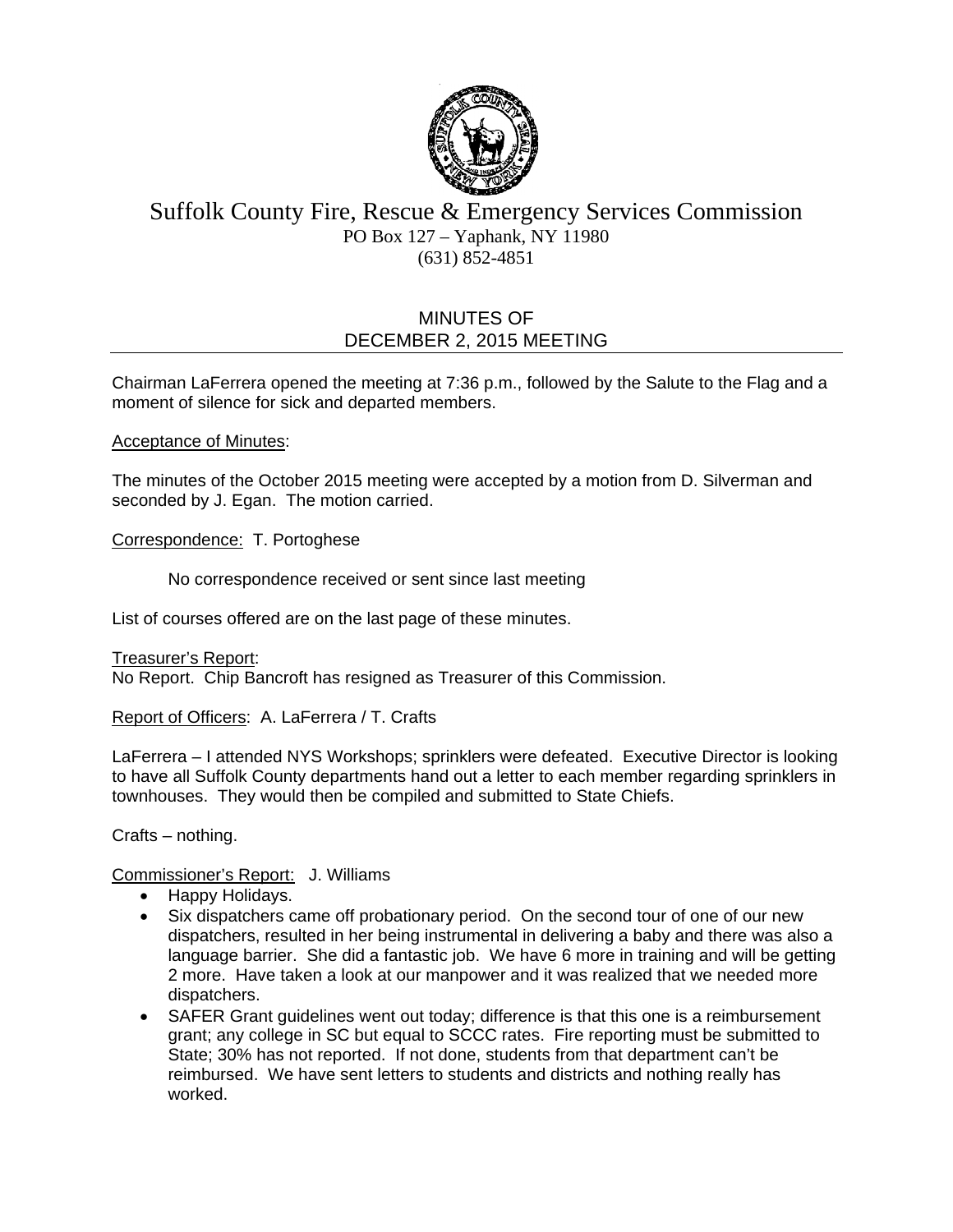We sent out new copies of Mutual Aid agreement; it has been updated. Out of 109 departments, we got 32 back. We must get the paperwork back.

Deputy Commissioner's Report: J. Jordan (Absent) No report.

Fire Marshal's Report: E. Springer (Absent) No report.

Fire Academy: E. Johnston

- Finally got schedule done for next year; we called and faxed departments as we didn't bet many back. It is finally done.
- We added some classes back to schedule. Some classes are more "friendly" and some can be done in firehouse.
- BOCES is coming tomorrow and will be shooting some video and hopefully they will be done by spring.
- Changed some prerequisites; will be phased in within next couple of years.
- Pick a date for quarterly meeting, can be before next FRES Commission meeting if you want.

VEEB: W. Sanok

- Had a joint meeting with Nassau VEEB. Looking to do some joint ventures.
- County Legislature is giving medals to firefighters/volunteer that are veterans. Browning intends to go to each installation to distribute the medals.
- Swift water rescue class hopefully will be grant funded.

#### SCPD – Special Patrol Bureau: Capt. J. Blosser (Absent)

No report.

Discussion ensued regarding sending a letter to PD. Commissioner suggested that the letter be sent to Stu Cameron (acting chief). Motioned by N. Reilly, seconded by V. Bologna.

EMS: M. Masterton

- Governor signed VNT law. It is on website. You will be required to wear a safety belt in the back of an ambulance.
- Check REMSCO website for classes; even have classes that are just on weekends.

Crafts – NARCAN class – NARCAN kits given out? Masterton – there are some new requirements. Fire service doesn't usually going to EMS alarms – contact Bob Delagi directly about this issue. Some people have gone to meetings and were administered NARCAN. There was never a program but they have to fill out a sheet and review their training annually. A doctor has to prescribe it and is ultimately responsible.

Put dates on REMAC credentialing. Good until June.

Budget Committee: D. Silverman No report. Happy Holidays.

Arson Task Force: T. Crafts No report.

Combined Radio Committee: N. Reilly

A meeting was held in November and it was sparsely attended.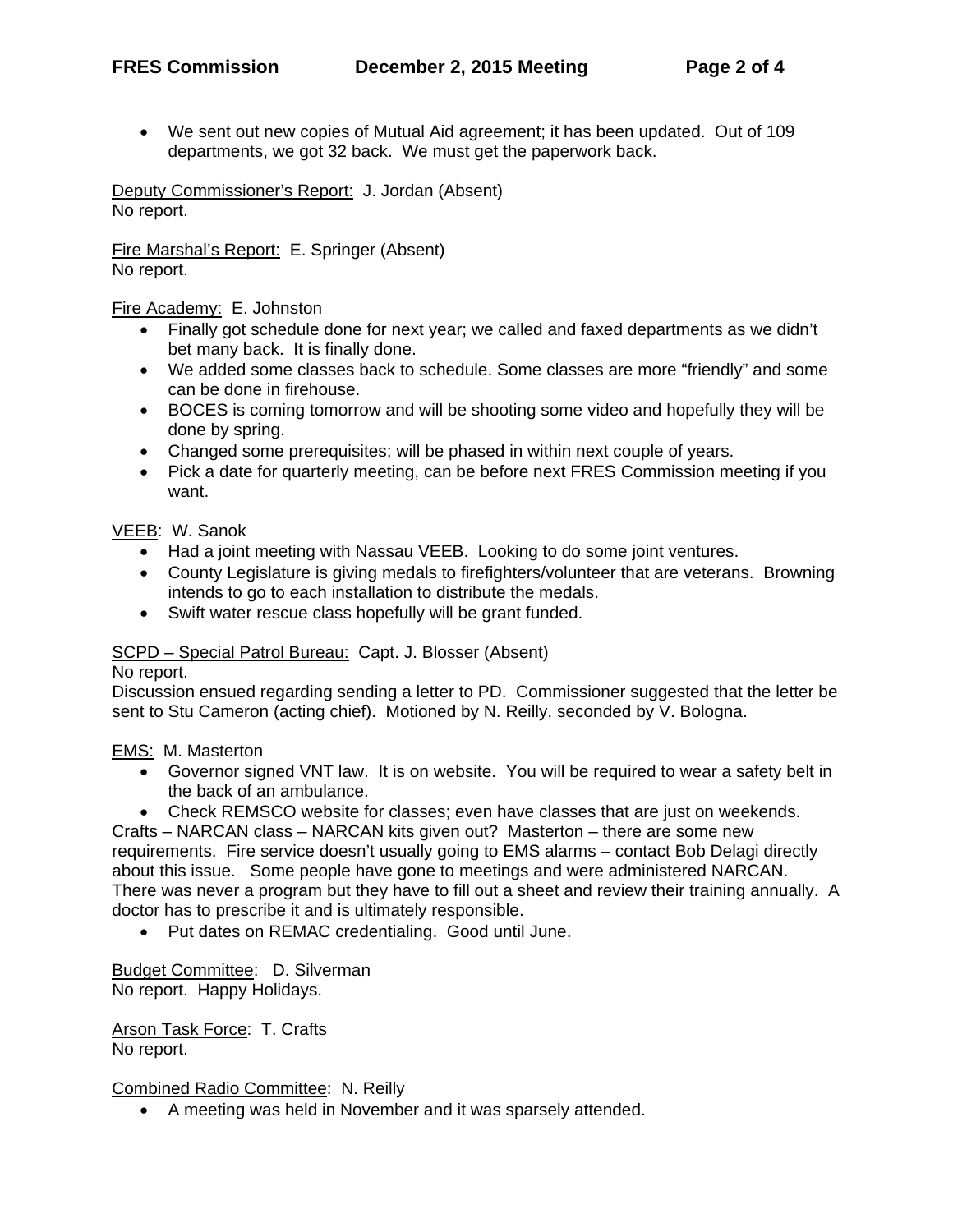- Combined Radio Committee meets every two months in the FRES Library at 7:30pm. Meeting dates for 2016 are: January 6, March 2, May 5, September 7 and November 2.
- Emergency communication in Suffolk County is changing at a rapid rate. The Radio Committee meetings are open meetings that any interested parties may attend to keep abreast of the many changes and updates that are occurring almost on a daily basis. Installation of the Countywide UHF-high band paging system, upgrades to the Countywide 700/800 radio system, a new 911 service provider and equipment upgrades are just a few of the to9pics of discussion. If any Chiefs or Commissioners have any questions about how these upgrades will affect future operations, this is the forum to gather information and to ask questions. Contact committee chair Norm Reilly for further info at nreilly860@gmail.com or 516-903-2401.

Buildings & Grounds: E. Tully (Absent) No report.

Legislation & Standards: E. Tully (Absent) No report.

Codes & Prevention: V. Bologna

There were some places that had public hearings; next one is January 27, 2016 in Hauppauge.

EMS & REMSCO: A. LaFerrera

Still looking for someone who is interested in taking the seat. I couldn't go. We need someone to represent this Commission at REMSCO.

Burn Center: N. Luparella (Absent) No report.

Recruitment & Retention: R. Murphy (Absent) No report.

Old Business: Nothing.

New Business:

We worked out reciprocity with Nassau County (Fire Academy).

LaFerrera: Thinking about changing the number of times we meet each year. Same reports at all meetings. I looked at other Commissions in the County and some meet very infrequently. Reilly – how do we keep up with our status/clout? Think it over and we will revisit next month. Egan – keep everyone's feet to the fire.

NOMINATIONS:

Nomination of Officers: **Chairman** – Nominate A. LaFerrera by a motion from V. Bologna and seconded by J. Egan. **Vice Chair** – Nominate T. Crafts by a motion from D. Silverman and seconded by V. Bologna.